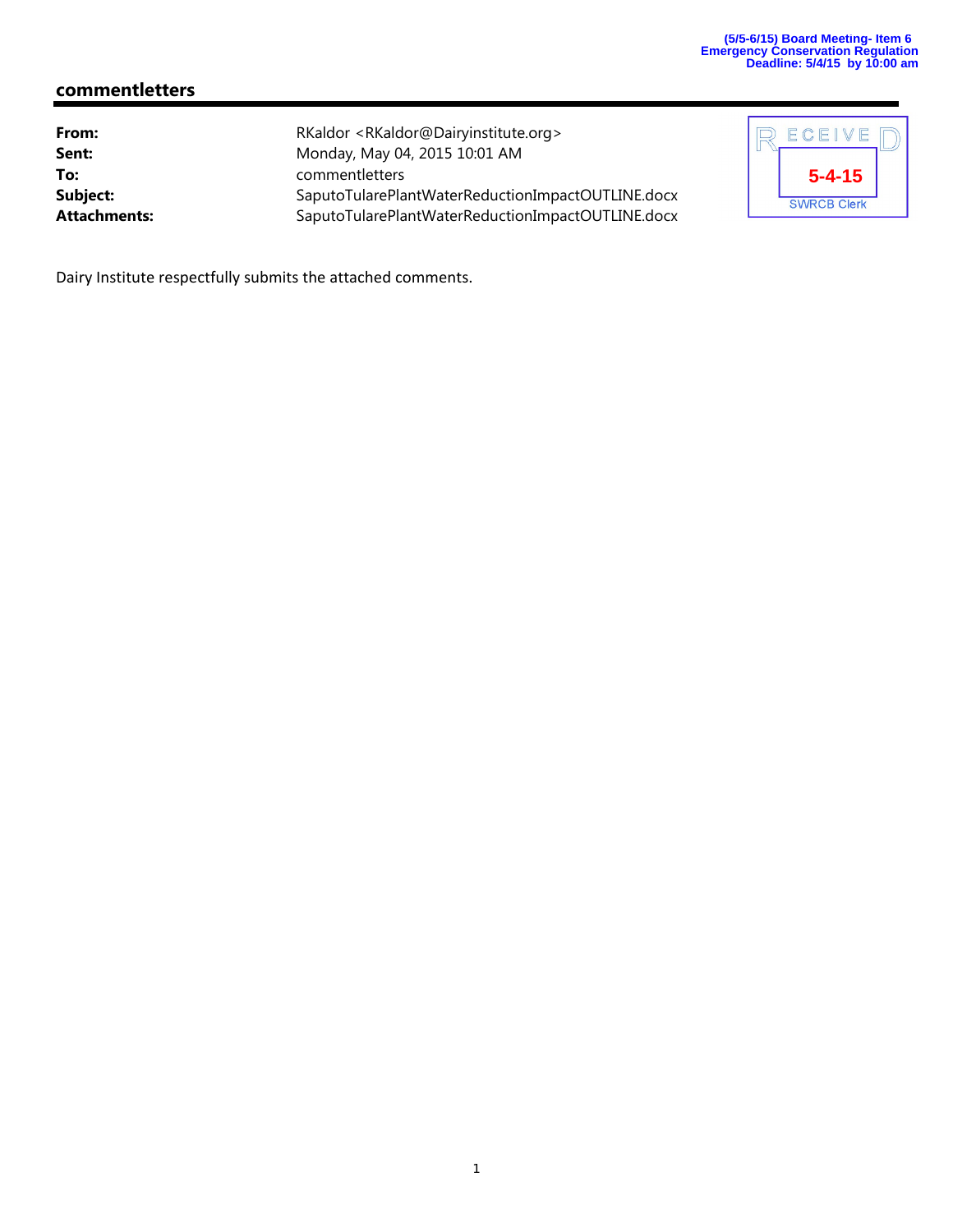## COMMENTS FOR SUBMITTAL TO

### CALIFORNIA WATER RESOURCES CONTROL BOARD

#### RE: EMERGENCY WATER CONSERVATION REGULATIONS

#### MAY 4, 2015

April 28, 2015 amendment changing definition of commercial agriculture from Government Code Section 51201(b) to Section 51201(a), removes food processing plants from the commercial agriculture exemption.

### Water Conservation Measures Currently In Place

The earlier regulatory draft would account for the significant water conservation measures taken by dairy and food processing plants.

These plants have already reduced their water consumption by at least twenty percent over the past year

These plants already recycle the water recovered from their processing operations for reuse within their operations. In fact, this water recovery and reuse nearly halves the plants' outside water needs.

### Water Reduction Impacts on Plant Environmental and Food Safety Requirements

Reduction of water used by the plants will increase their EC concentrations to levels that exceed EPA allowed discharge levels, and would result in permit violations. There would be no increase in the amount of pollutant being discharged, but the manner in which the limits are calculated makes it difficult if not impossible for plants and their municipalities to comply.

Water supplies must be adequate to meet FDA and USDA food product safety requirements. The vast majority of water used in dairy plants is used in the cleaning process which is vital in ensuring that food products are safe and free from potentially harmful bacteria. Water usage is virtually unaffected by a partial reduction in plants processing volumes.

#### Plant Supply Chain and Milk Processing Volume

The dairy processing plants located within the city of Tulare receive between ten and fifteen million pounds of milk per day from local dairy farms.

The supply of milk delivered to these plants is not discretionary, it has been planned to meet a group of plants' processing requirements and is supplied under contract; the animals providing the milk cannot stop their own production patterns in any measurable way without months of prior planning. The supply chain to these processing plants is constant, and the milk being received by these plants must have a processing home. Milk is very perishable and must be rapidly consumed or processed into storable product to preserve its value to the farmer and the processor.

#### Dairy Farmer Impact

Without homes for their milk, dairy farmers will suffer significant loss of revenue needed to support their farm operations and their families